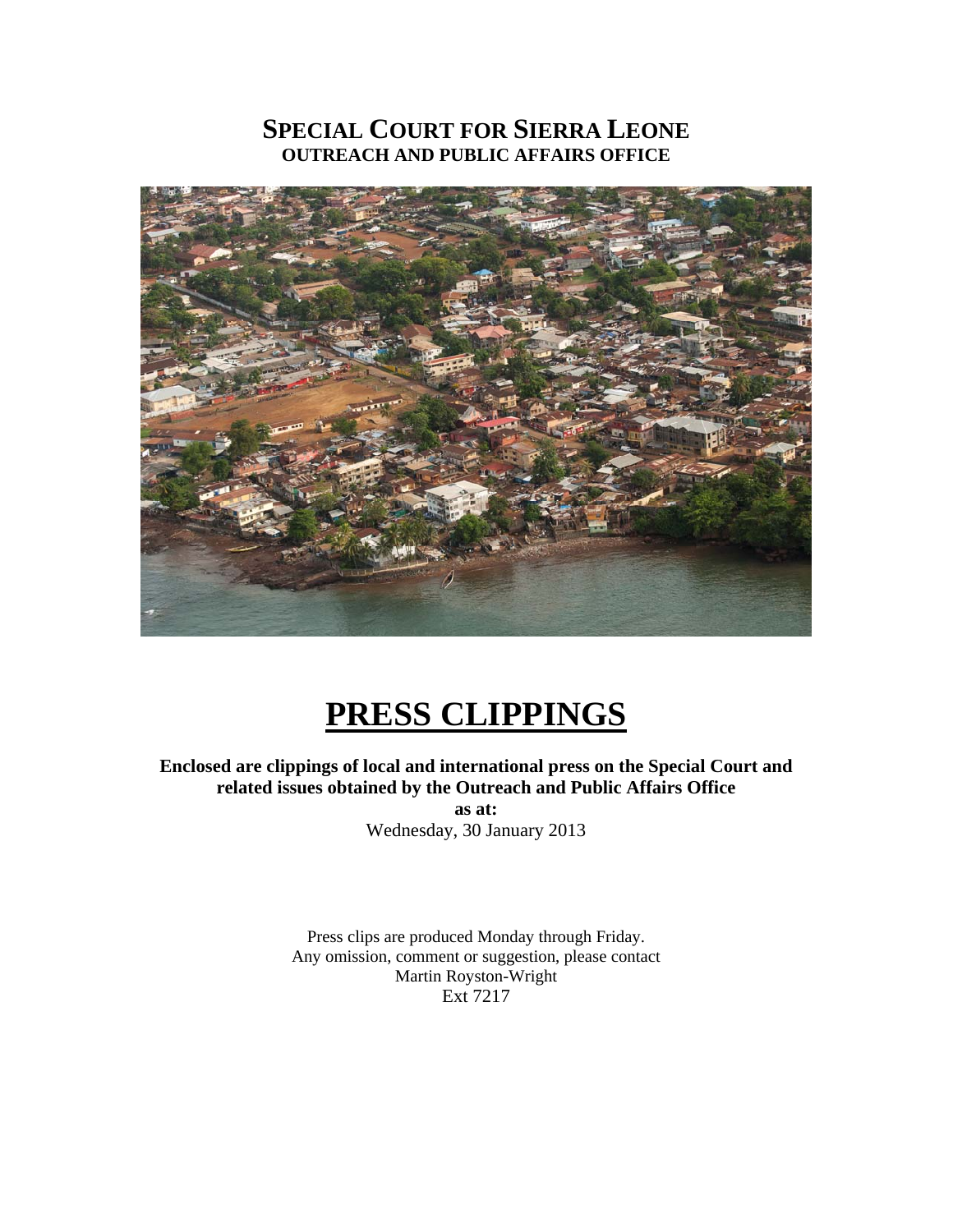| <b>Local News</b>                                                          |           |
|----------------------------------------------------------------------------|-----------|
| In Special Court Contempt case Taylor Guilty on Five Counts / Awoko Online | Page 3    |
| <b>International News</b>                                                  |           |
| Khmer Rouge Tribunal Moves Forward Without 2 Defendants / Voice of America | Pages 4-5 |
| France to Hold First Rwandan Genocide Trial? / The New Times               | Page 6    |
| Lebanon: Media Coverage of International Justice / The Muslim News         | Pages 7-8 |
| Chief Prosecutor in Rwanda War Trials Coming to SUU / KCSG.Com Television  | Page 9    |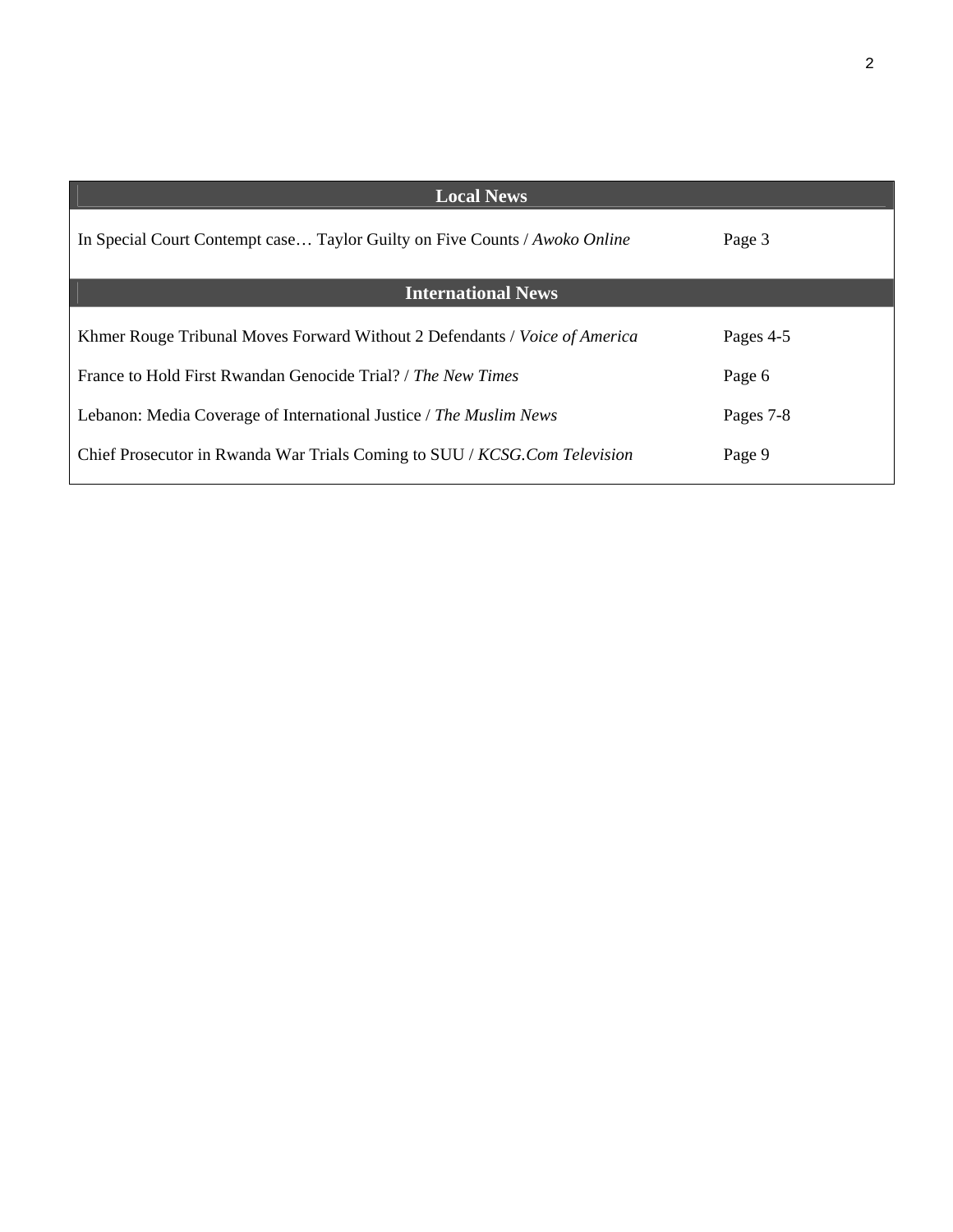# **In Special Court Contempt case… Taylor guilty on five counts**

Prince Taylor accused of contempt at the Special Court for Sierra Leone has been convicted on four out of nine counts.

According to the Prosecution, Taylor was charged for attempting to interfere with prosecution witnesses that who had earlier testified in the Charles Taylor trial in The Hague.

He was convicted on 4 counts of "otherwise interfering" with prosecution witnesses who had given testimony in the Taylor trial at The Hague, and convicted on 1 count of interference with Eric Koi Senessie, who was then a potential prosecution witness.

He was however acquitted on 4 counts of offering bribes to witnesses, who had testified for the prosecution in The Hague.

Prince Taylor, a former Special Court investigator working for Charles Taylor, was charged on October 4 last year on an Indictment with 9 counts of contempt. The first eight counts relate to four Prosecution witnesses who testified against Charles Taylor, and the ninth relates to Eric Koi Senessie, who was convicted of contempt on 21 June.

Giving her ruling, presiding Judge, Teresa Doherty gave a background to the trial while the accused pleaded not guilty to all the nine counts.

The judge gave a summary on the witness evidence with the prosecution presenting Eric Koi Senessie who had testified about the money he received from the accused and how he [accused] persuaded him to get the witnesses recant the evidence they had earlier given in the Taylor trial in the Hague.

The defence in their submission stated that the prosecution has the responsibility to prove beyond reasonable doubt, that the accused is guilty of the charges.

The defence also submitted that the court must aware of the witness Eric Senessie who is a proven liar as it has been shown in the trial.

However the Justice Teresa Doherty convicted the accused on five out of the nine counts.

By Betty Milton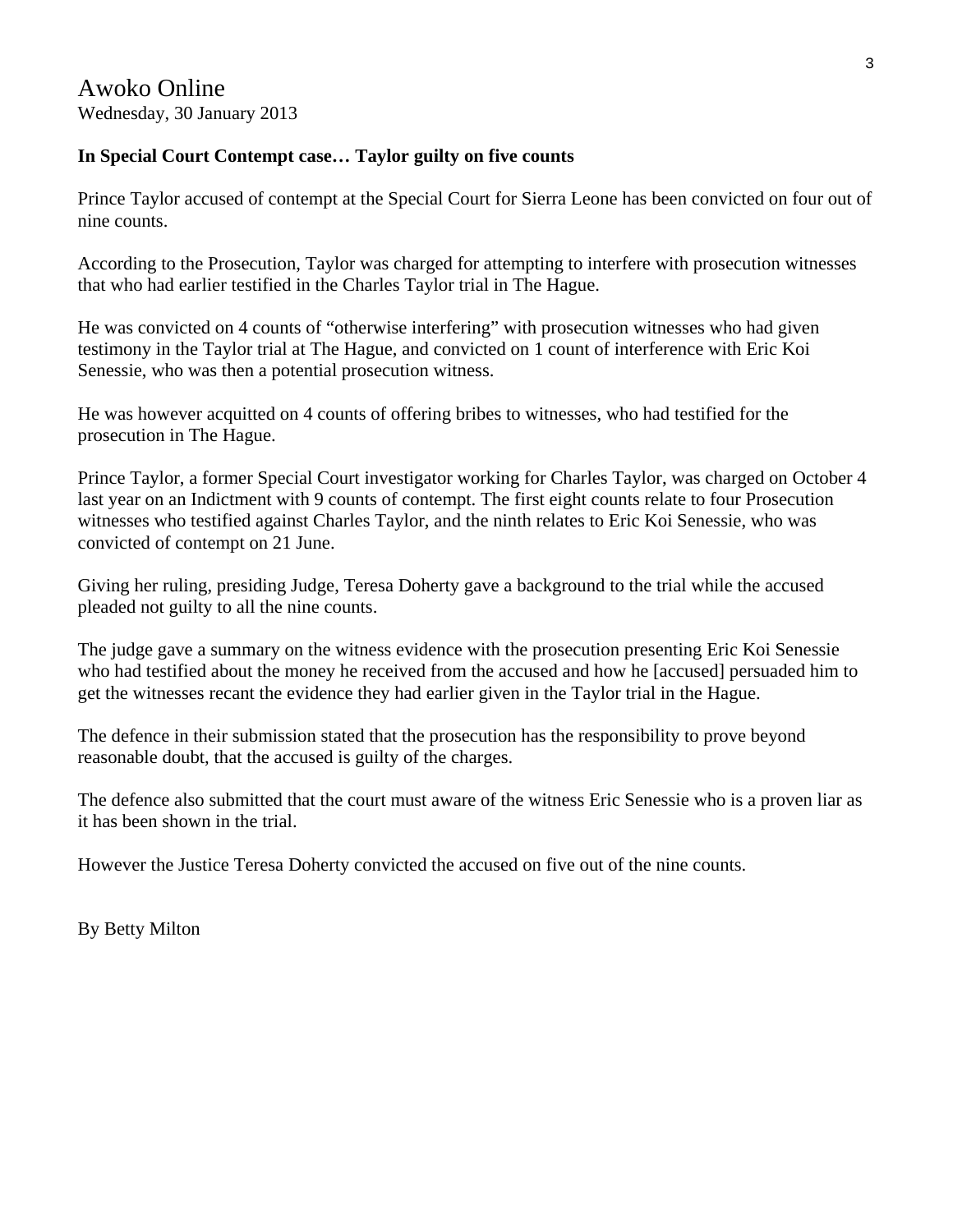# **Khmer Rouge Tribunal Moves Forward Without 2 Defendants**

Former Khmer Rouge Nuon Chea, former President Khieu Samphan and former FM Ieng Sary (L-R) attend their trial at the Extraordinary Chambers in the Courts of Cambodia (ECCC), November 21, 2011. Three days later, the former head of state, Khieu Samphan, who at 81 is the youngest defendant, was taken to the same hospital suffering from fatigue and shortness of breath.

Both men have waived their right to be present in court. In their absence, the tribunal is hearing arguments about which documents the prosecution and the defense wish to introduce as evidence.

On Monday, the court asked Nuon Chea's international defense lawyer, Victor Koppe, for an update on the condition of his client.

"The health situation is deteriorating though - so that's troublesome - but there's no change in respect to the waiver issue," he said.

The third defendant, former foreign minister Ieng Sary, who is 87, remains at the detention facility. Ieng Sary is widely seen as the most frail of the accused.

The age of the three has long been a major concern, and January's health scares have reignited fears that one or more of the men might die during trial.

Anne Heindel, a legal adviser with the Documentation Center of Cambodia, the country's leading genocide research organization, said, "Well, this is of major significance because all three accused are elderly and have health concerns, and there are only three accused in this trial and now two are in the hospital."

The three are the surviving leaders of the Khmer Rouge, the Communist movement headed by Pol Pot that ruled Cambodia between 1975 and 1979. In that time an estimated two million people - or one in four Cambodians - died from execution, starvation, illness or overwork.

Heindel says the trial represents the only chance to hold the leadership of the Khmer Rouge to account.

"However, the fewer accused that you have and the less crimes that are discussed during a trial, and certainly if judgment's never reached, then the opportunity to tell a story about crimes during a particular period gets smaller and smaller," she said.

The case against the ex-leaders already has lost one defendant. Late last year, 80-year-old Ieng Thirith, the former social affairs minister, was ruled mentally unfit to stand trial. She is believed to have Alzheimer's disease.

The defendants all deny charges of genocide, war crimes and crimes against humanity. Given the complexity of the case, the age of the defendants and their health, the tribunal divided it into a series of smaller trials to run consecutively.

That means in theory the court could hand down judgments as it proceeds. In so doing, it would reduce the risk that one or more of the defendants died without a ruling being issued - as happened at the trial of the former Serbian president Slobodan Milosevic. Defendants who die before judgment is rendered cannot be convicted.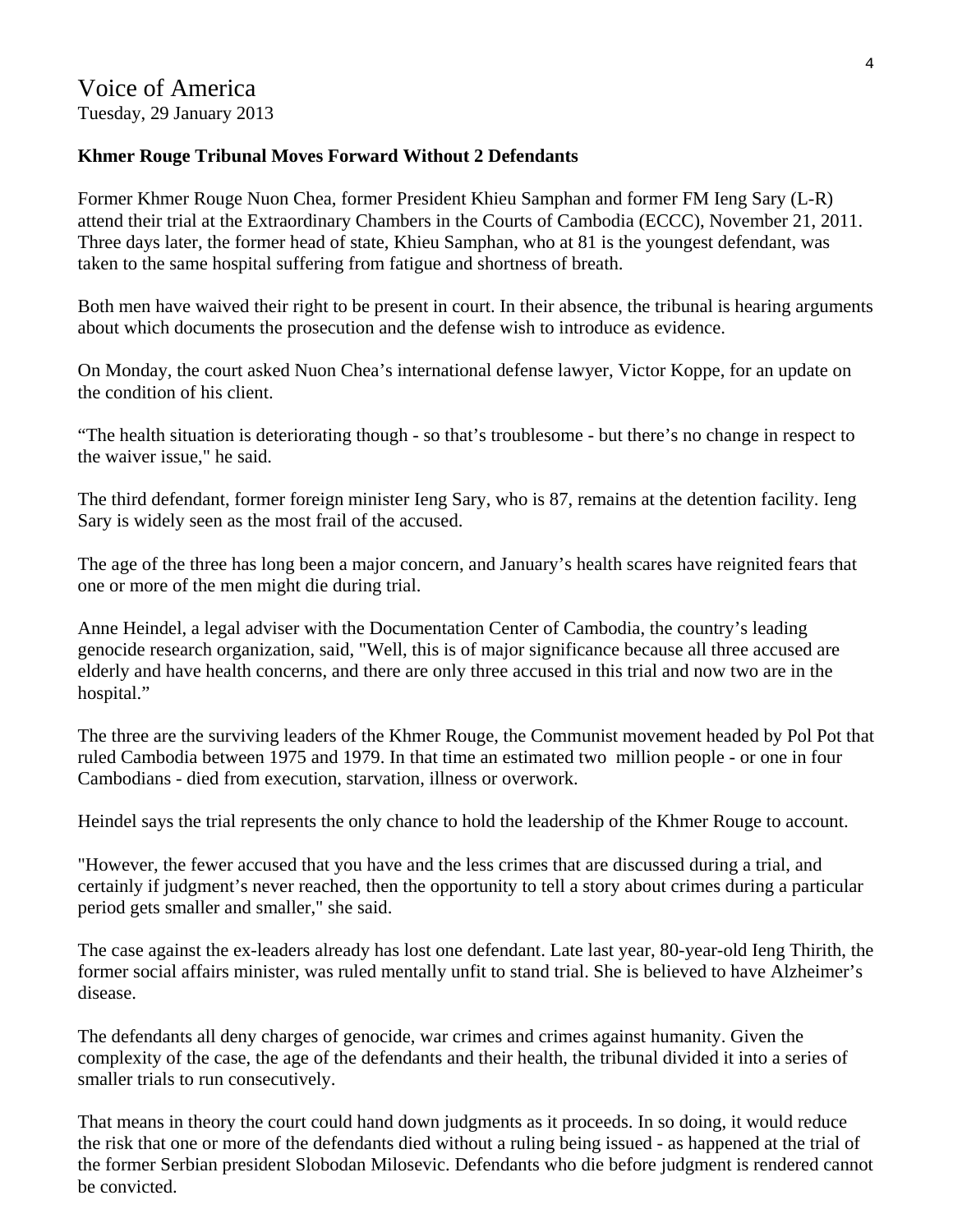The first mini-trial, which is ongoing, got under way in late 2011. It is examining the alleged crimes against humanity in the forced movement of people in 1975 during which the prosecution says thousands died.

Other crimes on the charge sheet - including genocide, war crimes, collectivization, forced labor camps and slavery - are meant to be tackled in the subsequent mini-trials.

Heindel says it looks increasingly likely that this first mini-trial will take the rest of the year. Few observers believe the second, third or fourth mini-trials ever will be heard.

"It's extraordinarily unlikely - and has been seen as unlikely even before these recent health concerns were raised - that there would be additional trials. So it's looking more and more remote that these accused will ever be prosecuted for some of the most pressing crimes of that era - meaning those that survivors remember and feel the most distressed about," said Heindel.

This month's health scares have highlighted a pressing question: whether all three defendants will even live long enough to hear judgment handed down in their first mini-trial.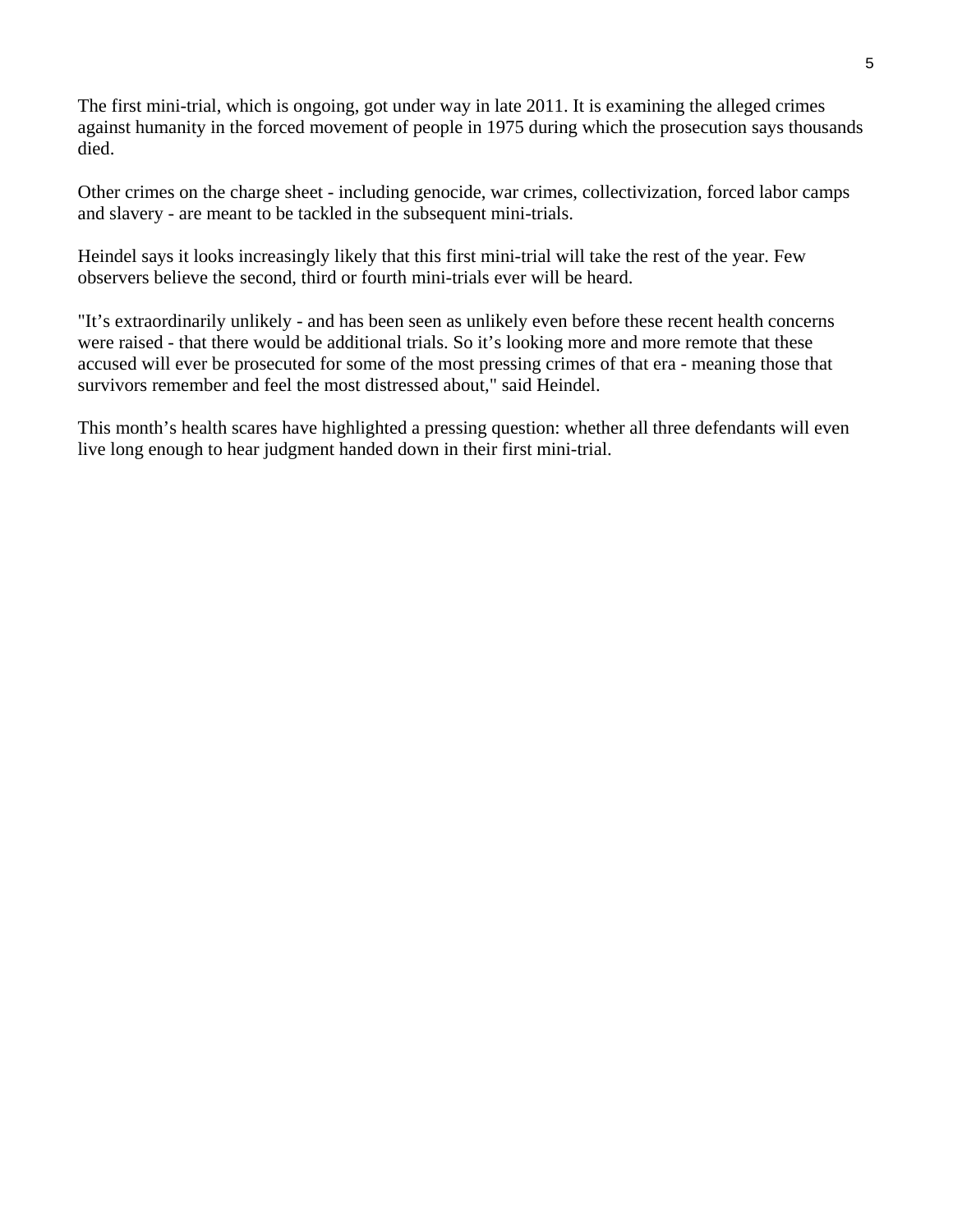The New Times Tuesday, 29 January 2013

# **France to Hold First Rwandan Genocide Trial?**

France has indicated intent to try first Genocide suspect, French media reported yesterday.

Pascal Simbikangwa, a Captain who headed Rwanda's intelligence agency in 1994, is set to stand trial later this year or early in 2014, in France, according to media reports.

Simbikangwa, who is suspected to have organised Interahamwe militia and prepared lists of the Tutsi to be killed during the Genocide against the Tutsis, is one of the 25 pending high-profile Genocide cases living on French soil, with impunity since 1994.

However, Prosecutor General, Martin Ngoga, is sceptical about the development.

Ngoga said: "A plan to hold one trial by next year is just not serious. France should not arrange symbolic trials, each case has its own merits and delays have been too much. This kind of attitude is not acceptable."

"If there is policy change in France, it should be seen as such and not just window dressing. One trial out of 25 in two years leaves much to be desired. At that pace France will need a century to deal with these



cases. "

*Skulls of genocide victims at the Murambi Genocide Memorial site in Rwanda (file photo).* 

Senior French political and military leaders are believed to have played a role in teh 1994 Genocide against the Tutsis.

Simbikangwa lived in Mayotte, a French Overseas Department, until he was arrested in 2008 on Genocide charges following a complaint for damages made by France-based rights group, Collectif des Parties Civiles pour le Rwanda (CPCR), an association that pursues Genocide suspects living in France.

CPCR President Alain Gauthier said he will only believe after seeing the trial take place.

Gauthier said: "What I can say is that we hope that the first trial will take place in France. Why Simbikangwa? Simply because Simbikangwa has been in prison for some time and he may not stay there very long without being tried."

"He [Simbikangwa] asked to be released several times and was refused. It is the same for Octavian Ngenzi. There are other cases that have dragged on too long: Munyeshyaka and Bucyabaruta, as well as Munyemana or Rwamucyo. And what about Kanziga? We want trials, but just like St. Thomas, I can only believe after seeing."

Simbikangwa's lawyers, Alexandra Bourgeot and Epstein Fabrice, reportedly say their client denies allegations against him.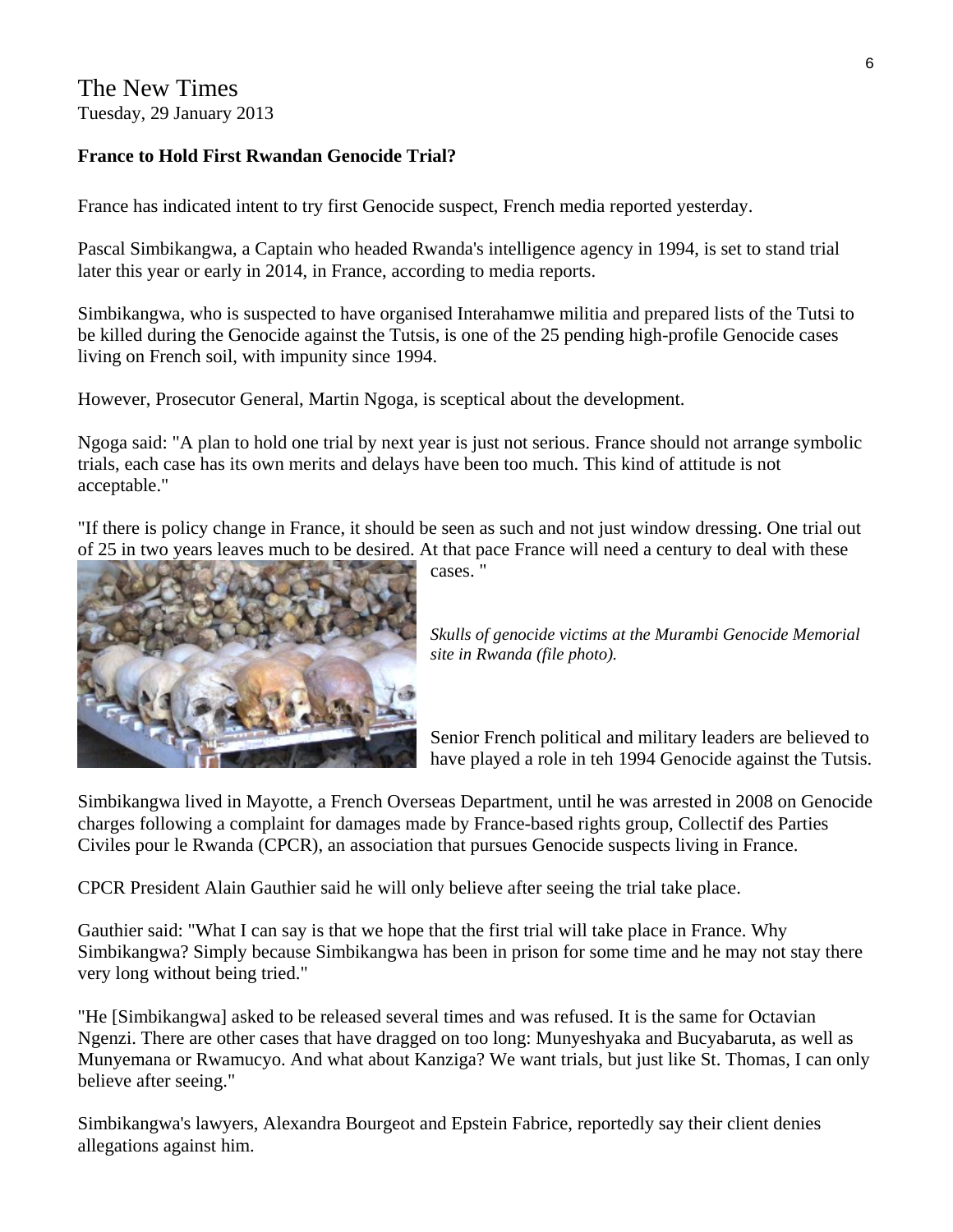#### **Lebanon: Media coverage of international justice**

#### Al-Akhbar:

This past Friday, 18 January 2013, Nabila Hamza made the opening remarks at the Beirut conference "Media Coverage of International Justice." The president of the Foundation for the Future described some of the symptoms afflicting the Arab world: "the distortion of facts"; "the lack of independent media"; and "a weak legal culture." Overall, this amounts to a "media failure."

The conference, sponsored by the Samir Kassir Foundation (SKeyes) at the Riviera Hotel will run for three days. "The conference is not focused on the issue of the Special Tribunal for Lebanon," explained SKeyes executive director Ayman Mhanna. "It is meant to build capacities in the media to cover all kinds of international tribunals."

But remarkably, none of Friday's sessions touched on the issue of professional development for journalists, especially in terms of honing critical thinking skills, since they are otherwise responsible for exposing any breaches of public trust by said tribunals.

Indeed, international tribunals are not infallible; they are built on equally fallible systems that may suffer from loopholes and ambiguities. One implication is that journalists must be well-versed on how to look for those irregularities.

The conference will host a total of nine sessions, yet none of them will address how to scrutinize the work of international tribunals.

On Saturday, three sessions will seek to tackle issues like legal terminology, sources and resources on international justice, and print media coverage of international justice.

Then on Sunday, the final sessions will focus on video coverage of international crimes, international justice and social media, and finally, the protection of the presumption of innocence and impartial coverage of international justice.

Many of the speakers at Friday's sessions drew attention to the similarities between the STL and the International Criminal Tribunal for the former Yugoslavia (ICTY). Nerma Jelacic, head of communications for the ICTY, said that the Yugoslavia tribunal had come under some sharp criticism, many of the allegations baseless. But, she would never claim that the tribunal was perfect.

According to Jelacic, the tribunal had up to 6,000 witnesses and dealt with millions of documents, including intelligence reports which were presented as criminal evidence. Moreover, she said, some of the identities of witnesses under protection were leaked, in addition to information about physical evidence.

As a result, journalists and lawyers were prosecuted. Some received court sentences, bearing in mind that the maximum penalty for such violations is seven years in prison and a fine of 100,000 Euros.

During the first session as well, a "personal" criticism was addressed at Al-Akhbar, after the newspaper published the details of some STL witnesses, as this has allegedly "jeopardized their safety."

Personal because Marten Youssef, official spokesperson for the STL, expressed only his opinion about Al-Akhbar's move, without ever mentioning the legal measures that may be taken against the newspaper.

This is despite the fact that there is a clear clause in the STL Rules of Procedure and Evidence (Rule 60 bis) which refers to prosecuting all those who disclose information that is supposed to remain confidential, because doing so is deemed interference in the judicial process.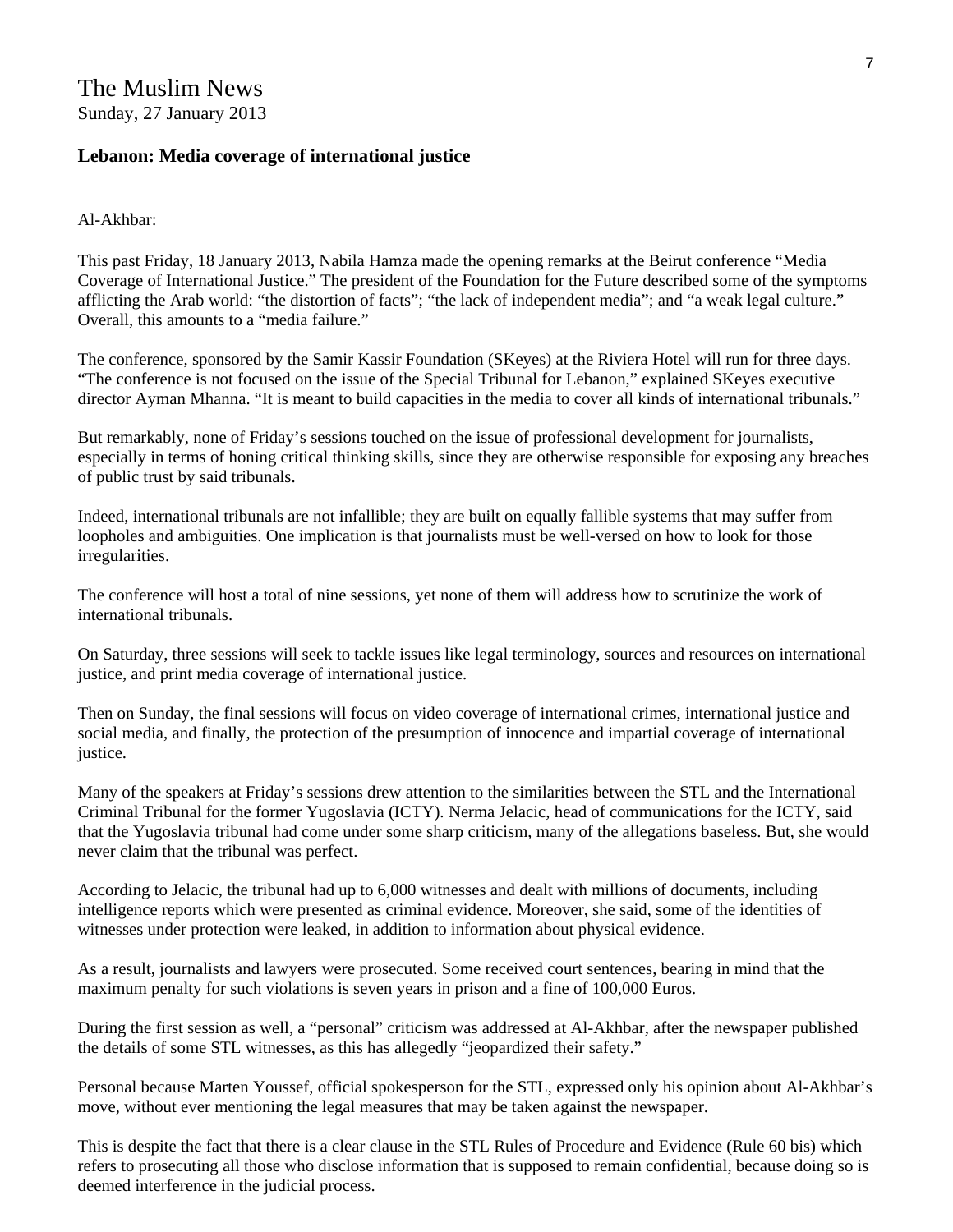Youssef said that he believes that Al-Akhbar's move to publish the names and details of the witnesses was the result of "irresponsible journalism," and added, "I am a bit passionate about this. It has provoked me on a personal and professional level."

Youssef repeated his direct attacks on many occasions against Al-Akhbar during the conference. By contrast, Walid Kassir (brother of the late Samir Kassir) was keen on not naming the newspaper, and only referred to it as being "a media outlet."

For his part, SKeyes executive director Mhanna told Al-Akhbar on the sidelines of the conference, "The Foundation organizes the conference, but does not endorse all the views expressed within it." When asked whether he thought the STL functioned properly, he said, "I will not answer this question because my answer would only be a personal opinion."

MP Marwan Hamadeh, a victim of an assassination attempt that was included in the STL's jurisdiction, gave remarks at the event as well, and said, "The freedom of the press may sometimes amount to murder," in reference to the potential harm caused by publishing witness' identities.

Hamadeh failed to mention the other media outlets that had published information about witnesses and other individuals involved in the case, and singled out Al-Akhbar for criticism. Also recall that a Western media outlet had published an official and classified document issued by international investigators, which named a Lebanese officer who was subsequently assassinated.

In truth, Al-Akhbar had already disclosed the identity of a STL witness a few months ago, and yet, no legal action was taken against it at the time.

Finally, Rule 60 bis mentioned above states the following: "The Tribunal, in the exercise of its inherent power, may hold in contempt those who knowingly and wilfully interfere with its administration of justice, upon assertion of the Tribunal's jurisdiction according to the Statute. This includes […] any person who: discloses information relating to proceedings in knowing violation of an order of the Pre-Trial Judge or a Chamber."

Nashabe, the STL and Al-Akhbar

On 21 December 2012, the president of the Special Tribunal for Lebanon, Judge David Baragwaneth, ruled that the Defense Office may procure the services of Omar Nashabe. Accordingly, the Defense Office notified Nashabe of its desire to hire him and he replied in kind.

Although the contract has yet to reach Nashabe, he has suspended his journalistic role as of Monday afternoon. Nashabe is therefore not accountable for what Al-Akhbar publishes except for his last article above.

Furthermore, Nashabe was not apprised of what was published on the witnesses in Al-Akhbar last week, nor of what shall be published on this topic today.

This article is an edited translation from the Arabic Edition.

<http://english.al-akhbar.com/content/skeyes-international-justice-stl-and-al-akhbar>